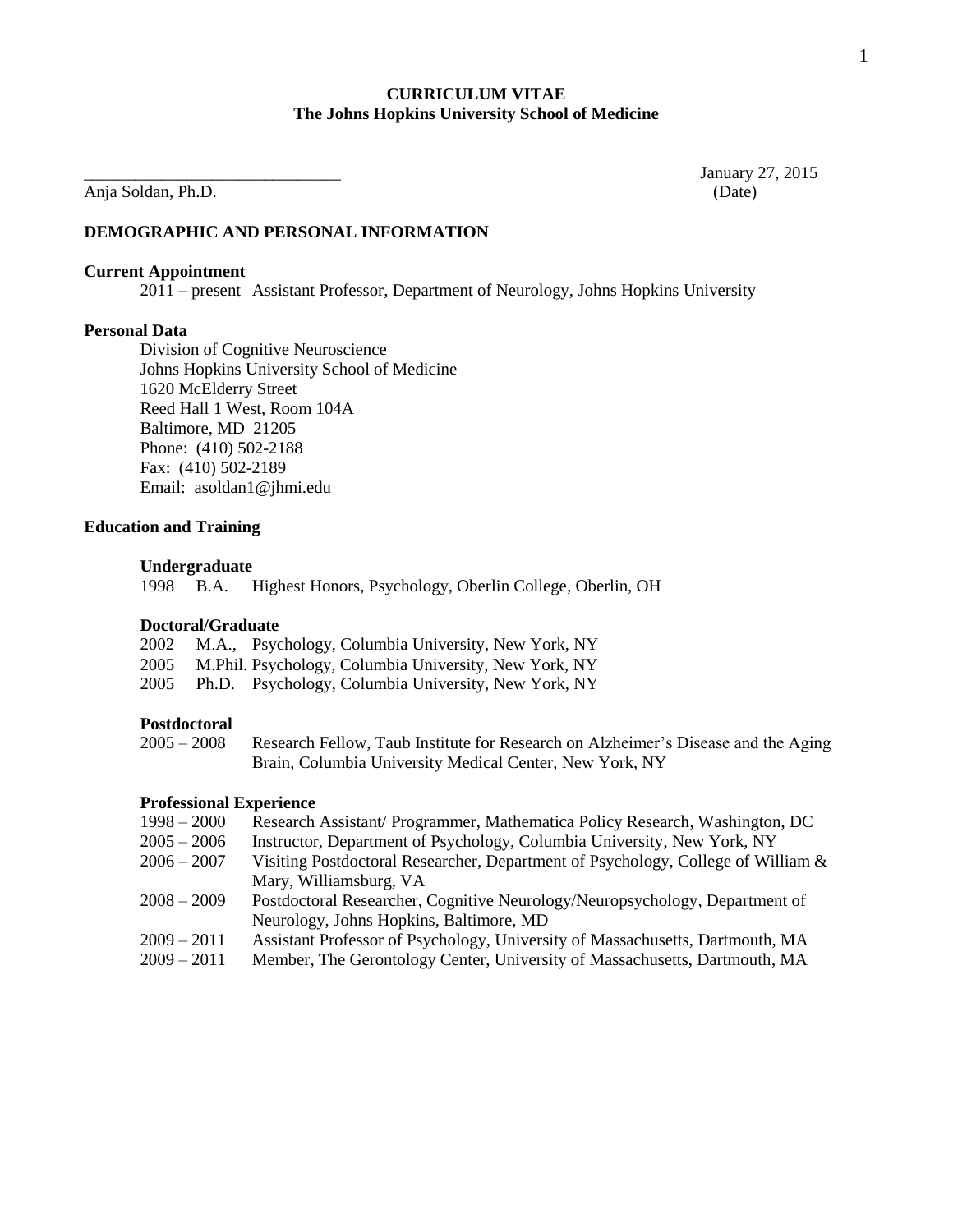# **RESEARCH ACTIVITIES**

# **Publications**: **Peer-reviewed Original Science Research**

- 1. **Soldan, A.,** Mangels, J.A., & Cooper, L.A. (2006). Evaluating models of object-decision priming: Evidence from ERP repetition effects. *Journal of Experimental Psychology: Learning, Memory, and Cognition, 32*(2), 230-248.
- 2. **Soldan, A.**, Zarahn, E., Hilton, H.J., Stern, Y. (2008). Global familiarity of visual stimuli affects repetitionrelated neural plasticity but not repetition priming. *NeuroImage, 39,* 515-526.
- 3. **Soldan, A.**, Gazes, Y., Hilton, H.J., & Stern, Y. (2008). Aging does not affect brain activation patterns associated with perceptual priming of novel objects. *Journal of Cognitive Neuroscience, 20*(10), 1-15.
- 4. **Soldan, A.**, & Mangels, J.A., Cooper, L.A. (2008). Effects of attention on perceptual priming of novel visual objects. *Memory, 16*(8), 873-895.
- 5. **Soldan, A.**, Hilton, H.J., Cooper, L.A., & Stern, Y. (2009). Priming for familiar and unfamiliar visual objects over delays in young and older adults. *Psychology & Aging, 24(1)*, 93-104.
- 6. **Soldan, A.**, Hilton, H.J., & Stern, Y. (2009). Bias effects in the possible/impossible object-decision test with matching objects*. Memory & Cognition, 37*(2), 235-247.
- 7. **Soldan, A**., Habeck, C., Gazes, Y., & Stern, Y. (2010). Neural mechanisms of repetition priming of familiar and globally unfamiliar visual objects. *Brain Research, 1343,* 122-134.
- 8. **Soldan, A.**, Clarke, B., Colleran, C., & Kuras, Y. (2012). Priming and stimulus-response learning in perceptual classification tasks. *Memory, 20*(4), 400-413*.*
- 9. Gordon, L., **Soldan, A**., Thomas, A., & Stern, Y. (2013). Effect of repetition lag on priming of unfamiliar visual objects in young and older adults. *Psychology & Aging, 8(1)*, 219-231.
- 10. Pettigrew, C., **Soldan, A.**, Li., S., Wang, M., Selnes, O., Moghekar, A., O'Brien, R., Albert, M., & the BIOCARD Research Team. (2013). Relationship of cognitive reserve and APOE status to the emergence of clinical symptoms in preclinical Alzheimer's Disease. *Cognitive Neuroscience, 4*(3-4), 136-142.
- 11. **Soldan, A.**, Pettigrew, C., Li, S., Wang, M., Moghekar, A., Selnes, O., Albert, M., O'Brien, R., & the BIOCARD Research Team (2013). Relationship of cognitive reserve and CSF biomarkers to emergence of clinical symptoms in preclinical Alzheimer's Disease. *Neurobiology of Aging, 34*(12), 2827-2834.
- 12. Diehl, J.J., Frost, S.J., Sherman, G., Mencl, E., Kurian, A., Molfese, P., Landi, N., Preston, J., **Soldan, A.**, Fulbright, R.K., Rueckl, J., Seidenberg, M.S., & Pugh, K.R. (2014). Neural correlates of language and nonlanguage visualspatial processing in adolescents with reading disability. *NeuroImage, 101*, 653-666.
- 13. Albert, M., **Soldan, A.**, Gottesman, R., McKhann, G., Sacktor, N., Farrington, L., Grega, M., Turner, R.S., Lu, Y., Li, S., Wang, M-C., Selnes, O., & the BIOCARD Research Team. (2014). Cognitive changes preceding clinical symptom onset of Mild Cognitive Impairment. *Current Alzheimer Research, 11(8),* 773- 784.
- 14. Spear, M., & **Soldan, A**., (in press). Cognitive reserve modulates ERPs associated with verbal working memory in young and older adults. *Neurobiology of Aging, 2014.12.025*.
- 15. Phillips, D.J., McGlaughlin, A., Ruth, D., Jager, L.R., & **Soldan, A.** (2015). Graph theoretic analysis of structural connectivity across the spectrum of Alzheimer's disease: The importance of graph creation methods. *NeuroImage: Clinical, 7,* 377-390.

## **Poster Presentations at Conferences and Co-authored Talks**

- 1. **Soldan, A.**, & Cooper, L.A. (2002). *Effects of attention on implicit and explicit memory for possible and impossible objects.* Poster presentation, Cognitive Neuroscience Society, San Francisco, CA.
- 2. Hilton, H.J., Cooper, L.A., Giaime, A, Warren, I., **Soldan, A.**, & Stern, Y. (2002). *Possible/impossible objectdecision priming over delay with yoked possible and impossible stimuli.* Poster presentation, Cognitive Neuroscience Society, San Francisco, CA.
- 3. Hilton, H. J., Cooper, L.A., Pavlicic, T., **Soldan, A.,** Warren, I., & Stern, Y. (2002). *Age related performance in possible/impossible object-decision priming over delay with yoked possible and impossible stimuli.* Poster presentation, Society for Neuroscience, Orlando, FL.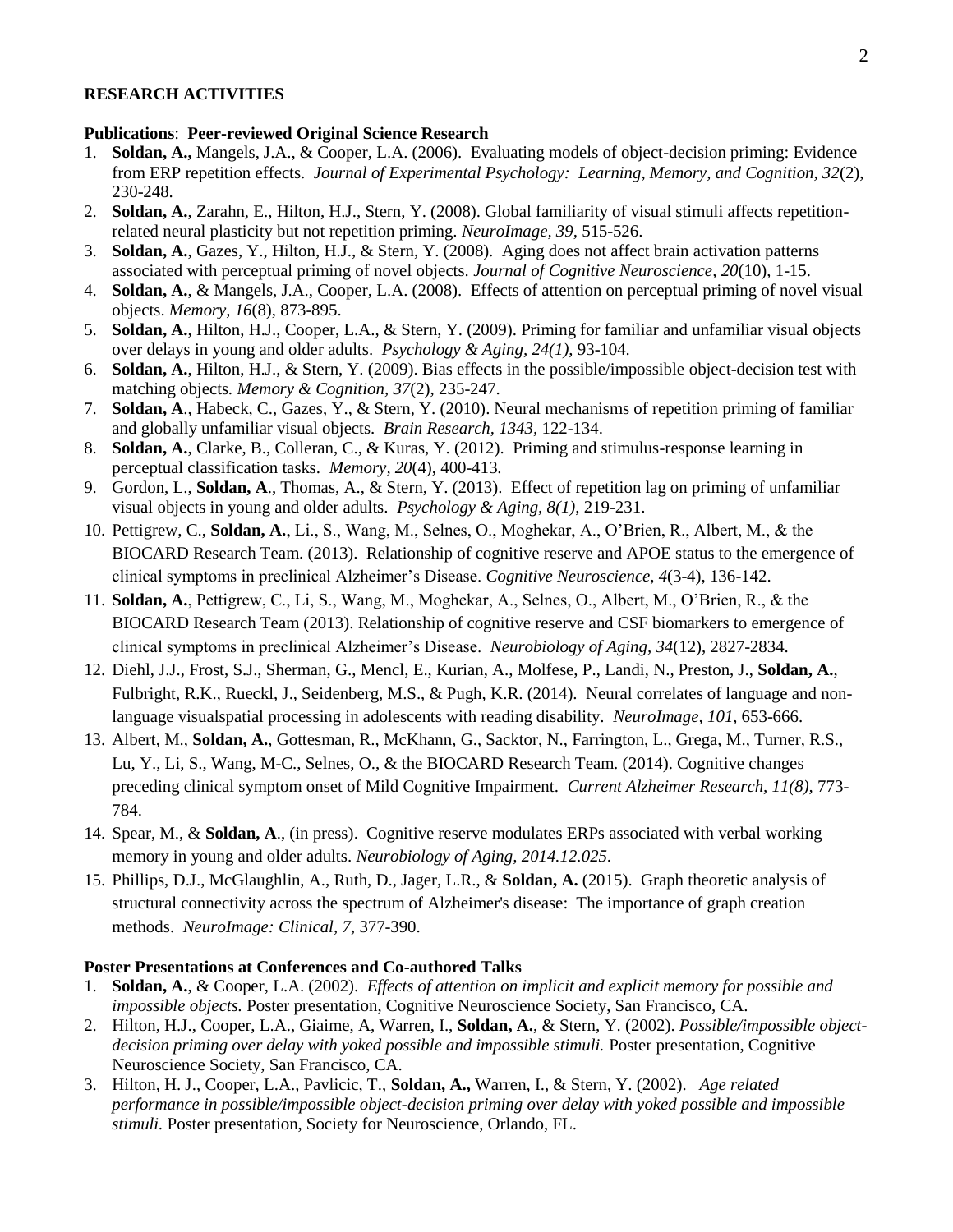- 4. **Soldan, A.**, Mangels, J.A., & Cooper, L.A. (2003). *ERP correlates of perceptual priming for novel objects.*  Poster presentation, Cognitive Neuroscience Society, New York, NY.
- 5. **Soldan, A.**, Mangels, J.A., & Cooper, L.A. (2003). *Differential encoding of structurally possible and impossible objects: an electrophysiological study.* Poster presentation, Society for Neuroscience, New Orleans, LA.
- 6. **Soldan, A.**, Zarahn, E., Hilton, H.J., & Stern, Y. (2006). *The relationship between priming and neural repetition effects for familiar and unfamiliar visual objects.* Poster presentation, Society for Neuroscience, Atlanta, GA.
- 7. Lowder, M.W., Singer, S.A., **Soldan, A.**, & Stevens, J.A. (2007). *Cortical activity mediating motor responses in stroke survivors.* Poster presentation, North Carolina Cognition Conference, Chapel Hill, NC.
- 8. **Soldan, A.**, Zarahn, E., Hilton, H.J., & Stern, Y. (2007). *Common network of brain regions shows withinsubjects correlation between repetition priming and repetition suppression across tasks and stimulus types.* Poster presentation, Organization for Human Brain Mapping, Chicago, IL.
- 9. **Soldan, A.**, Gazes, E., Hilton, H.J., & Stern, Y. (2008). *Encoding-related neural activity of perceptual priming in healthy young and older subjects.* Poster presentation, Cognitive Neuroscience Society, San Francisco, CA.
- 10. **Soldan, A.**, Hilton, H.J., & Stern, Y. (2008). *Encoding-related neural activity of perceptual priming in healthy young and older adults.* Poster presentation, 2<sup>nd</sup> annual Tufts University Conference on Emerging Trends in Behavioral, Affective, Social, and Cognitive Neurosciences, Medford, MA.
- 11. **Soldan, A.**, Hilton, H.J., Stern, Y. (2008). *Neural correlates of repetition priming for unfamiliar 3D objects.* Poster presentation, Society for Neuroscience, Washington, DC.
- 12. Sheehy, J.P., **Soldan, A**., & Stern, Y. (2009). *Effects of aging and repetition lag on priming of structurally possible and impossible objects.* Poster presentation, conference on Object, Perception, and Memory, Boston, MA.
- 13. Gordon, L., & **Soldan, A.** (2010). *Normal Aging Reduces Stimulus-Decision Priming of Novel Objects.* Poster presentation, Psychonomics Society meeting, St.Louis, MO.
- 14. Speer, M., & **Soldan, A.** (2011). *ERP correlates of cognitive reserve in healthy young adults.* Nanosymposium on Working Memory III. Talk presented at the Society for Neuroscience Meeting, Washington, DC.
- 15. Sacktor, N., Selnes, O., **Soldan, A.**, Gottesman, R., McKhann, G., Farrington, L., Grega, M., Turner, R.S., Lu, Y., Li., S., Wang, M., & Albert, M. (2013). *Cognitive changes precede clinical symptom onset in Mild Cognitive Impairment.* Poster presentation, American Academy of Neurology, San Diego, CA.
- 16. **Soldan, A.** Pettigrew, C.A., Li, S., Wang, M., Moghekar, A., O'Brien, R., Selnes, O., & Albert, M. (2013). *Relationship of cognitive reserve and cerebrospinal fluid biomarkers to clinical symptom onset in Alzheimer's Disease.* Poster presentation, Dallas Aging and Cognition Conference, Dallas, TX.
- 17. **Soldan, A.** Pettigrew, C.A., Li, S., Wang, M., Moghekar, A., O'Brien, R., Selnes, O., & Albert, M. (2013*). Relationship of cognitive reserve and cerebrospinal fluid biomarkers to clinical symptom onset in Alzheimer's Disease.* Poster presentation, Cognitive Neuroscience Society, San Francisco, CA.
- 18. Pettigrew, C., **Soldan, A.**, Selnes, O., Albert, M., Wang, M., Lu, Y., Younes, L., Ratnanather, T., Brown, T., Mori, S., & Miller, M. (2014). *Medial temporal lobe atrophy, APOE status, cognitive reserve and risk of clinical symptom onset during preclinical AD.* Talk presented at the Symposium on Preclinical Alzheimer's Disease: Biomarkers, Functional Relevance, and Preventative Strategies, International Neuropsychological Society, Seattle, WA.
- 19. Pettigrew, C., **Soldan, A.**, Moghekar, A., O'Brien, R., & Albert, M. (2014). *Association between Cognition and Cerebrospinal Fluid AD Biomarkers in Cognitively Normal Adults.* Poster presentation, Cognitive Aging Conference, Atlanta, GA.
- 20. **Soldan, A.**, McGlaughlin, A., Jager, L., Ruth, D., & Phillips, D.J. (2014). Graph theoretic analysis of structural connectivity in individuals with normal cognition, mild cognitive impairment, and dementia due to Alzheimer's disease. Poster presentation, Alzheimer's Association International Conference, Copenhagen, Denmark.
- 21. Pettigrew, C., **Soldan, A.**, Lu, Y., Wang, M.C., Brown, T., Selnes, O., Mori, S., Younes, L., Ratnanather, T., Miller, M.I., & Albert, M. (2014). Cortical regions are associated with risk of clinical symptom onset during preclinical Alzheimer's disease. Poster presentation, Society for Neuroscience, Washington, DC.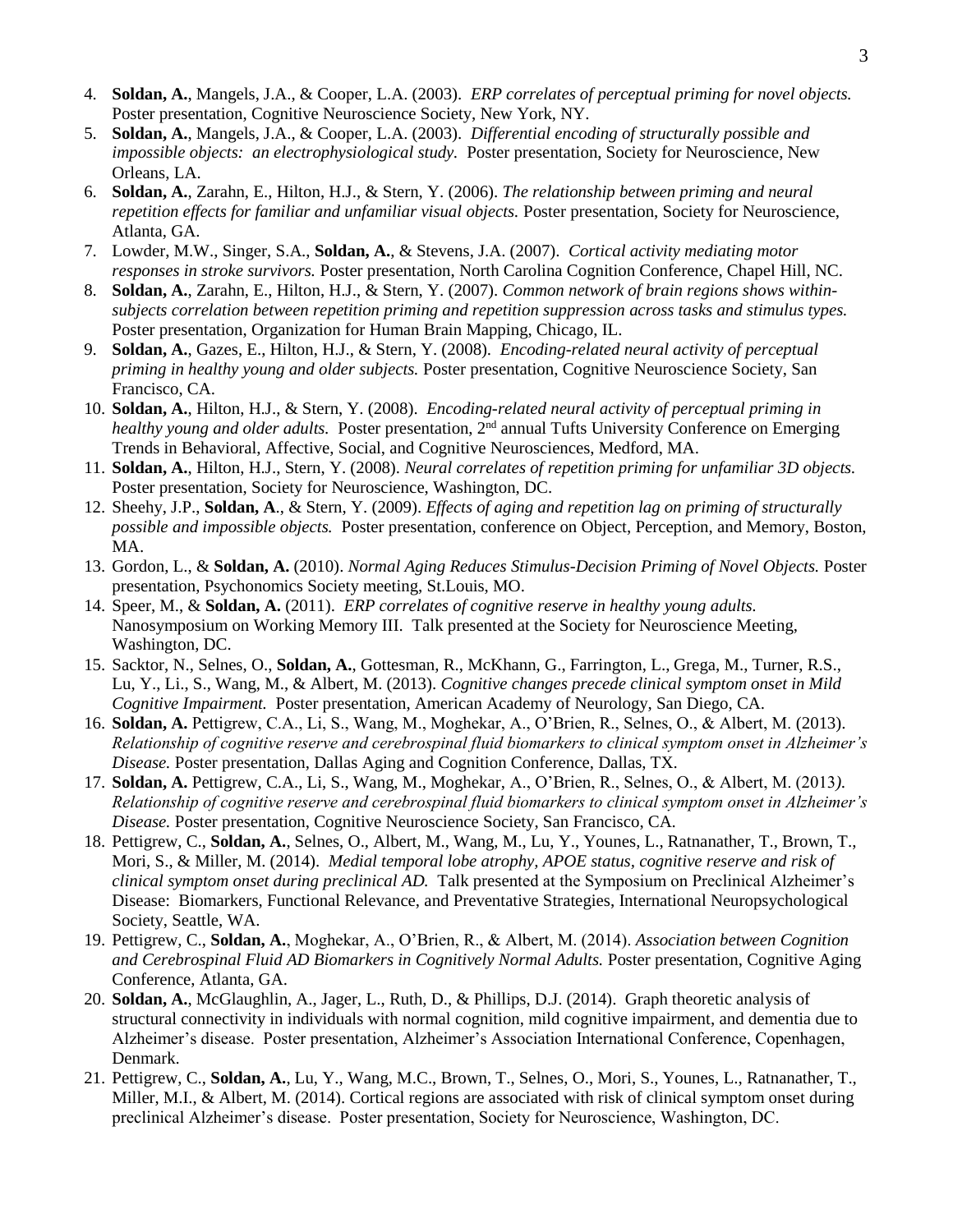- 22. **Soldan, A.**, Pettigrew, C., Yassa, M., & Albert, M. (2015). Behavioral pattern separation in aging and individuals at risk for mild cognitive impairment. Poster presentation, Dallas Aging and Cognition Conference, Dallas, TX.
- 23. Pettigrew, C., **Soldan, A.**, Lu, Y. Wang, M.C., Brown, T., Selnes, O., Mori, S., Younes, L., Ratnanather, T., Miller, M.I., & Albert, M., (2015). Cortical regions are associated with risk of clinical symptom onset during preclinical Alzheimer's disease. Poster presentation, Dallas Aging and Cognition Conference, Dallas, TX.

# **Inventions, Patents, Copyrights** None

# **Extramural Funding**

| <b>Current Support</b>                           |                                                                                                                                                                                                       |
|--------------------------------------------------|-------------------------------------------------------------------------------------------------------------------------------------------------------------------------------------------------------|
| $06/01/2014 - 05/31/2019$                        | Biomarkers of Cognitive Decline among Normal Individuals: the<br><b>BIOCARD Cohort</b><br>NIH/NIA U01-AG033655<br>Direct Costs: \$2,066,224<br>PI:<br>Role: Co-Investigator and Core B Co-Leader, 25% |
| $05/01/2014 - 08/31/2015$                        | Research Support for Preclinical Alzheimer's Disease Consortium Stay<br>Sharp Fund to Cure Alzheimer's<br>PI: Albert M<br>Role: Co-Investigator, 50%                                                  |
| $09/01/2013 - 05/31/2015$                        | ERP correlates of cognitive reserve<br>NIH/NIA P50 AG05146 (JHU-ADRC Pilot Project)<br>Direct Costs: \$26,432<br>PI: Soldan A, 5%                                                                     |
| <b>Pending Support</b><br>none                   |                                                                                                                                                                                                       |
| <b>Past Support</b><br>$09/01/2011 - 04/31/2014$ | Fellowship to support research on Alzheimer's Disease<br>The Glendorn Foundation<br>Role: Co-Investigator, 50% (PI: Marilyn Albert)                                                                   |
| $09/01/2006 - 08/31/2008$                        | Research Training in Late-Life Neuropsychiatric Disorders in<br>Geriatric Psychology<br>NIH Training grant T32MH020004<br>Role: Fellow-I declined (PI: S.P. Roose)                                    |
| $09/01/2005 - 05/51/2008$                        | Neuropsychology and Cognition in Aging                                                                                                                                                                |
|                                                  | NIH/NIA Training Grant T32 AG000261<br>Role: Fellow, 100% (PI: Yaakov Stern)                                                                                                                          |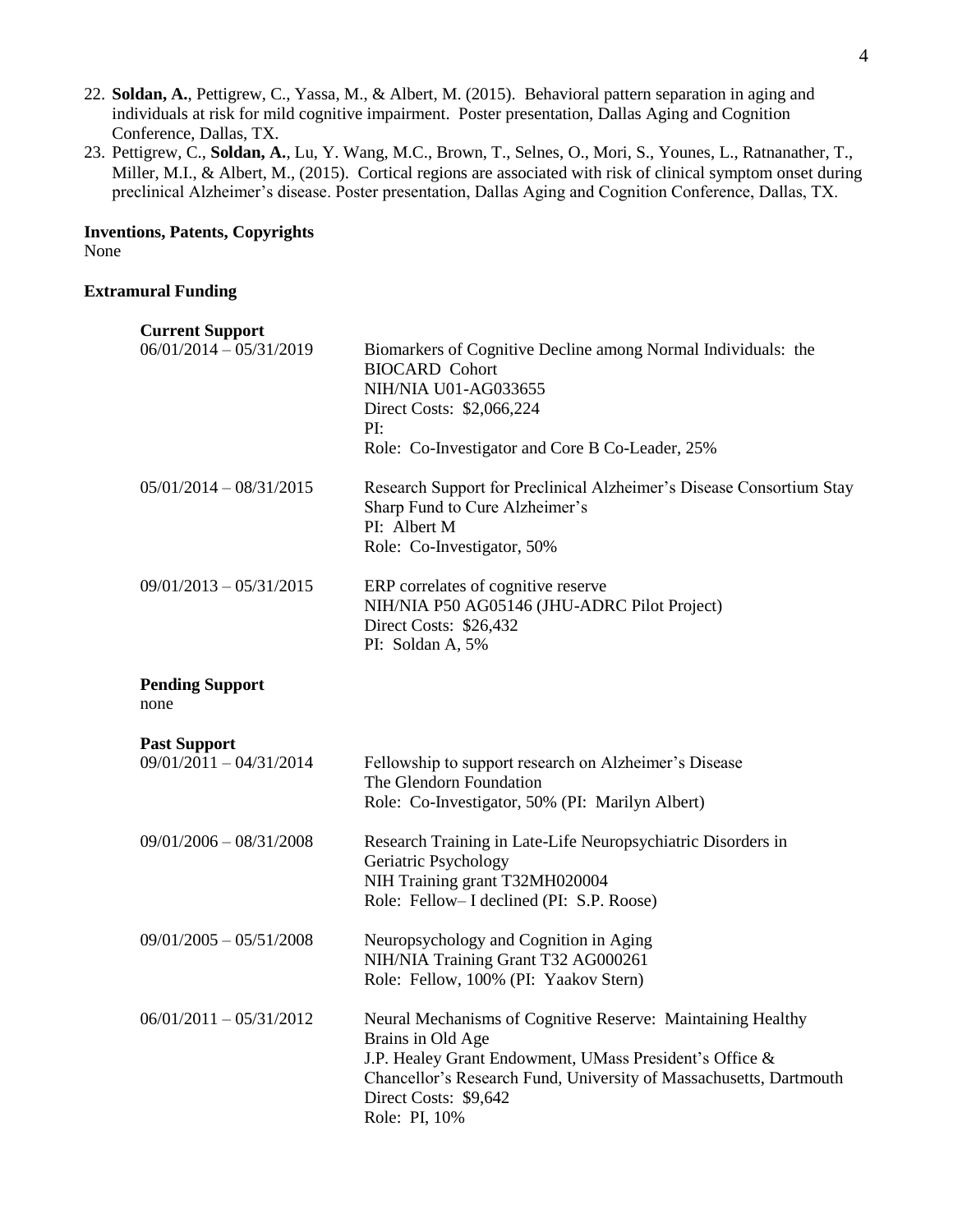# **Research Program Building / Leadership**

2010 – 2011 Set up new EEG laboratory at the University of Massachusetts, Dartmouth

## **EDUCATIONAL ACTIVITIES**

#### **Educational Publications**

- 1. **Soldan, A.**, & Stern, Y. (2007). Alzheimer's Disease. In W. A. Darity, Jr. (Ed.)*, International Encyclopedia of the Social Sciences, 2nd edition*. Detroit: Macmillan Reference USA.
- 2. Gazes, Y., **Soldan, A.**, & Stern, Y. (2012). Alzheimer's Disease. In V. S. Ramachandran (Ed.), *Encyclopedia of Human Behavior, 2nd Edition*: Academic Press, Elsevier.

# **Teaching**

| 2000, fall      | <i>Experimental Psychology: Perception &amp; Attention, Teaching Assistant &amp; Lab Instructor</i>              |
|-----------------|------------------------------------------------------------------------------------------------------------------|
|                 | Columbia University                                                                                              |
| 2001, fall      | Mind, Brain, & Behavior, Teaching Assistant, Columbia University                                                 |
| 2002, fall      | Experiment Psychology: Human Behavior, Teaching Assistant & Lab Instructor, Columbia<br>University               |
| 2003, fall      | Drugs & Behavior, Teaching Assistant, Columbia University                                                        |
| 2004, fall      | Experimental Psychology: Thinking & Decision Making, Teaching Assistant & Lab Instructor,<br>Columbia University |
| 2005, summer    | <i>Experimental Psychology: Perception &amp; Attention, Co-Instructor, Columbia University</i>                   |
|                 | Perception & Sensory Processes, Co-Instructor, Columbia University                                               |
| 2006, summer    | Experimental Psychology: Perception & Attention, Co-Instructor, Columbia University                              |
|                 | Perception & Sensory Processes, Co-Instructor, Columbia University                                               |
| 2009, fall      | General Psychology, Instructor, University of Massachusetts, Dartmouth                                           |
|                 | Biological Bases of Behavior, Instructor, University of Massachusetts, Dartmouth                                 |
| $2010$ , spring | General Psychology, Instructor, University of Massachusetts, Dartmouth                                           |
|                 | Psychology of Perception, Instructor, University of Massachusetts, Dartmouth                                     |
| 2010, fall      | General Psychology, 2 sections, Instructor, University of Massachusetts, Dartmouth                               |
|                 | Biological Bases of Behavior, Instructor, University of Massachusetts, Dartmouth                                 |
| $2011$ , spring | General Psychology, Instructor, University of Massachusetts, Dartmouth                                           |
|                 | Psychology of Perception, Instructor, University of Massachusetts, Dartmouth                                     |
| $2014 - 2015$   | <i>Medical Tutorial: Neural Correlates of Cognitive Reserve, Instructor, Johns Hopkins</i>                       |
|                 | University                                                                                                       |

### **Workshops/ seminars**

- 2012 Invited Lecture, "Cognitive changes in preclinical Alzheimer's Disease." *Clinical Neuroscience Seminar.* Department of Neurology, Johns Hopkins University.
- 2015 Invited Didactic Lecture, "Executive Functions", *Clinical Neuroscience Seminar.* Department of Neurology, Johns Hopkins University.

#### **Mentoring**

### **Advisees - Graduate**

| $2008 - 2009$ | Research mentor for John Paul Sheehy, medical school student, Columbia University. |
|---------------|------------------------------------------------------------------------------------|
|               | Won NIH summer clinical research fellowship for project on the under direction of  |
|               | Anja Soldan & Yaakov Stern.                                                        |
|               | Currently: Resident in Neurosurgery at Barrow Neurological Institute.              |
| $2009 - 2011$ | Research mentor for Leamarie Gordon                                                |
|               | M.A. in Psychology at UMass Dartmouth, 2011.                                       |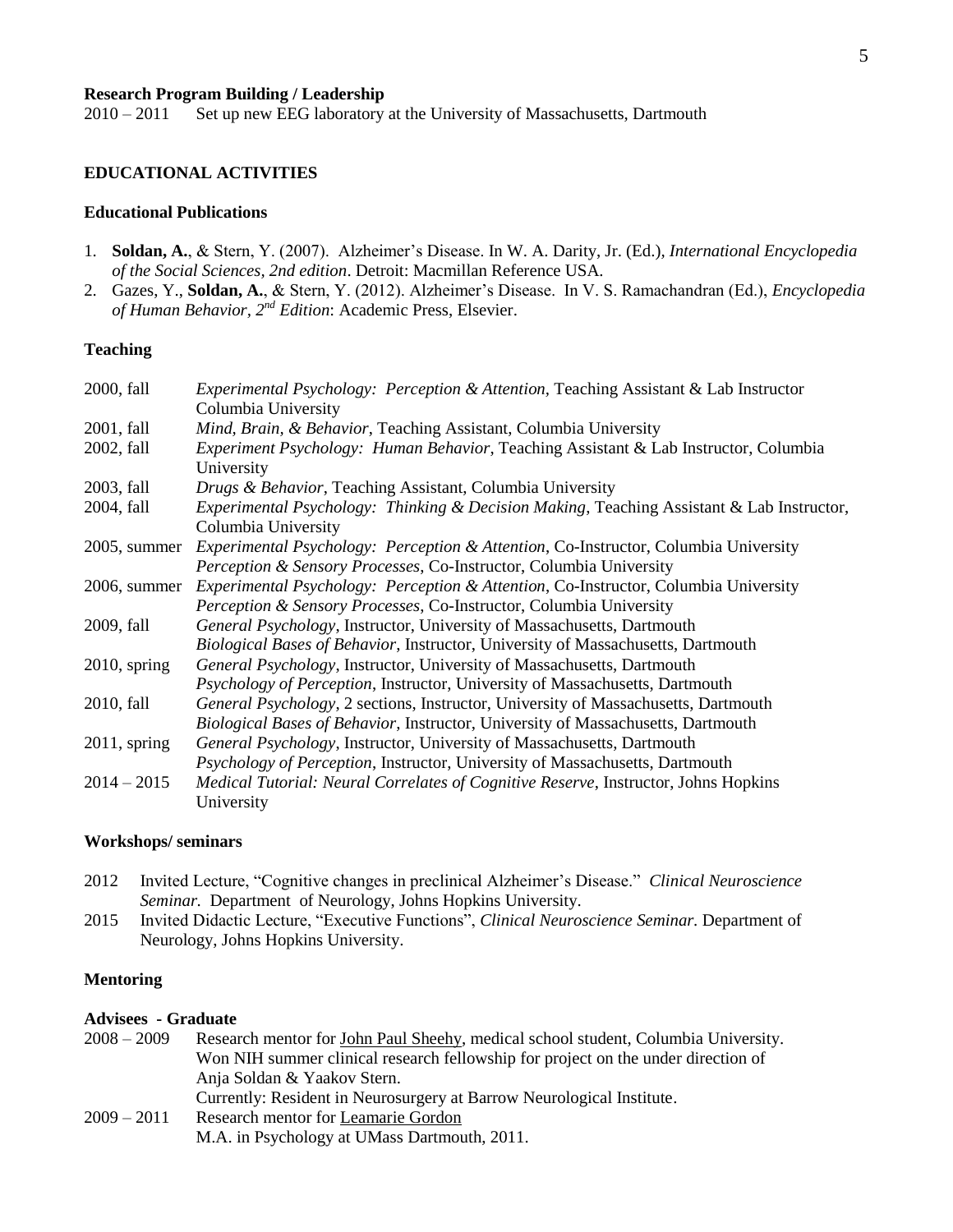|               | Co-authored manuscript: Gordon, Soldan, Thomas, & Stern, 2013.                              |
|---------------|---------------------------------------------------------------------------------------------|
|               | Currently: Doctoral Candidate, Psychology Department, Tufts University.                     |
| $2010 - 2011$ | Primary M.A. Advisor for Megan Speer                                                        |
|               | M.A. in Psychology, UMass Dartmouth, 2011.                                                  |
|               | Invited to give Nanosymposium at Society for Neuroscience meeting, 2011, "ERP correlates of |
|               | cognitive reserve in healthy young adults".                                                 |
|               | Currently: Doctoral Candidate, Psychology Department, Rutgers University, Newark, NJ.       |

## **Advisees - Undergraduate**

| $2010 - 2011$   | Honors Thesis Advisor for Benjamin Clarke                                                           |
|-----------------|-----------------------------------------------------------------------------------------------------|
|                 | B.A. with Honors in Psychology, UMass Dartmouth, 2011.                                              |
|                 | Won Best Undergraduate Poster award at 8 <sup>th</sup> UMass Dartmouth Regional Psychology Research |
|                 | Conference, 2011.                                                                                   |
|                 | Currently: Licensed Applied Behavior Analyst, Massachusetts.                                        |
| $2010 - 2011$   | Mentor for Yuliya Kuras, Research Assistant, UMass Dartmouth.                                       |
|                 | B.A. Summa Cum Laude in Psychology, UMass Dartmouth, 2011.                                          |
|                 | Recipient 2011 Rudolph Lavault Award for highest academic achievement in Psychology.                |
|                 | Currently: Doctoral candidate in Health Psychology, Brandeis University, Waltham, MA.               |
| $2010 - 2011$   | Mentor for Christopher Colleran, Research Assistant, UMass Dartmouth.                               |
|                 | B.A. Summa Cum Laude in Psychology, UMass Dartmouth, 2011.                                          |
|                 | Currently: Clinical Research Coordinator II, Tufts Medical Center, Boston, MA.                      |
| $2010 - 2011$   | Mentor for Duanne Besso, Research Assistant, UMass Dartmouth.                                       |
|                 | B.A. Summa Cum Laude in Psychology, UMass Dartmouth.                                                |
| $2010 - 2011$   | Mentor for Adam Young, Research Assistant, UMass Dartmouth.                                         |
|                 | M.A. in Psychology, UMass Dartmouth, 2013.                                                          |
|                 | Won Psychology Department undergraduate research recognition award, 2011.                           |
| $2013 - spring$ | Mentor/supervisor for Julissa Veras, Research Assistant, Johns Hopkins University.                  |
|                 | Mentor/supervisor for Shawn Buxton, Research Assistant, Johns Hopkins University.                   |
| $2013 - 2014$   | Mentor/supervisor for <b>Silvia Mora</b> , Research Assistant, Johns Hopkins University.            |
|                 | B.A. candidate in Neuroscience 2016                                                                 |
| $2013 - 2014$   | Co-mentor/research advisor for MIDN Alec McGlaughlin.                                               |
|                 | Trident Scholar, United States Naval Academy.                                                       |
|                 | B.S. with Distinction in Operations Research, 2014, US Naval Academy.                               |
|                 | Co-authored manuscript: Phillips, McGlaughlin, Ruth, Jager, & Soldan, 2015.                         |
|                 | Recipient, 2014 National Society Daughters of the American Revolution Prize.                        |
|                 | Currently: Ph.D. student in Biomedical Engineering, Stanford University.                            |
| $2014 - fall$   | Mentor/supervisor for Kelly Skrable and Poesis Silagan-Bush, postbaccalaureate students,            |
|                 | <b>Johns Hopkins</b>                                                                                |
|                 | Mentor/supervisor for Erica Lee and Jessica Park, undergraduate students in Neuroscience,           |
|                 | Johns Hopkins                                                                                       |
|                 |                                                                                                     |

# **Mentoring – High school**

2012 – fall Mentor/supervisor for Megan Mishra High school science project internship: "Cognitive changes preceding Alzheimer's disease". Project presented at 2013 Intel International Science and Engineering Fair, Phoenix, AZ. Currently: undergraduate at Dartmouth College, Hanover, NH.

# **Masters and Doctoral Thesis Committees**

| 2011 | Member, M.A. thesis committee for Nichole Lang, M.A. in Psychology, UMass Dartmouth. |
|------|--------------------------------------------------------------------------------------|
|      | Thesis: "The association between emotional understanding and selective attention in  |
|      | preschoolers".                                                                       |
| 2011 | Chair, M.A. thesis committee for Megan Speer, M.A. in Psychology, UMass Dartmouth.   |
| 2015 | Member, Ph.D. thesis committee for Qing Cai                                          |

Doctoral candidate in Biostatistics, Bloomberg School of Public Health, Johns Hopkins.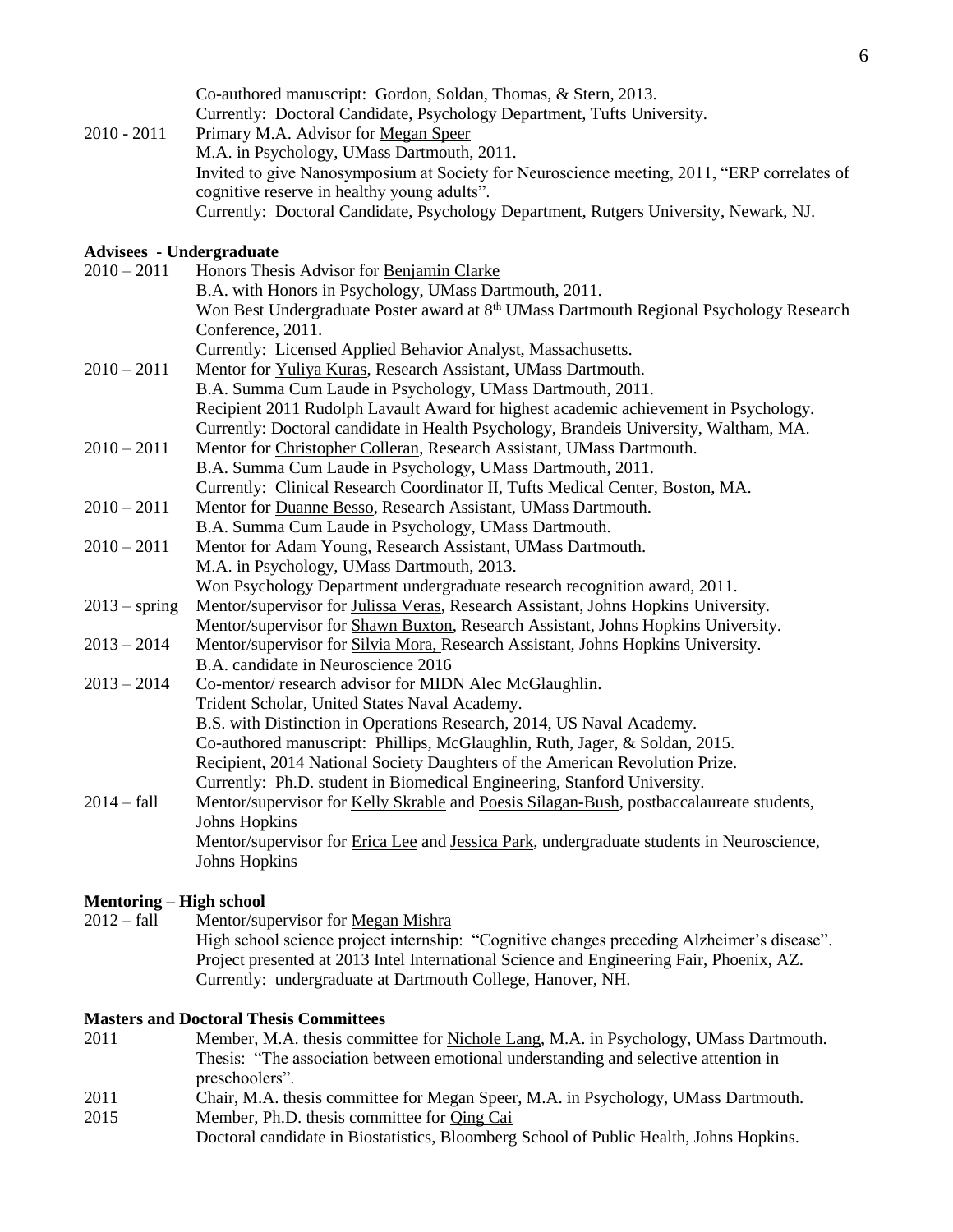#### **Advising – Psychology Majors**

2010 – 2011 Academic advisor to 45 undergraduate Psychology majors, UMass Dartmouth.

### **Educational Program Building / Leadership**

- 2010 Workshop presentation for Psi-Chi, National Honor Society on Psychology, UMass Dartmouth Chapter: "Writing an essay for graduate school applications".
- 2013 2015 Coordinator for summer internship program in Cognitive and Computational Neuroscience for students, in collaboration with Dr. David Phillips, Department of Mathematics, US Naval Academy.

**Educational Extramural Funding**

None

### **CLINICAL ACTIVITIES**  $N/A$

# **SYSTEM INNOVATION AND QUALITY IMPROVEMENT ACTIVITIES** N/A

# **ORGANIZATIONAL ACTIVITIES**

#### **Institutional Administrative Appointments**

| $2009 - 2010$ | Scribe, Psychology Department Faculty Meetings, UMass Dartmouth                         |
|---------------|-----------------------------------------------------------------------------------------|
| $2009 - 2011$ | Member, Psychology Graduate Admissions Committee, UMass Dartmouth                       |
| $2010 - 2011$ | Member, Health Psychology Ph.D. Program Committee, UMass Dartmouth                      |
| $2010 - 2011$ | Department of Psychology representative for MAP-Works (Making Achievement Possible)     |
|               | program to increase first-year student success and retention, UMass Dartmouth           |
| $2014 - 2015$ | Working with Development Office to assist in compiling grant opportunities for research |
|               | faculty and postdocs in Neurology Department, Johns Hopkins University                  |

### **Journal Ad-hoc Reviewer**

Acta Psychologica Advances in Neuroscience Alzheimer's & Dementia Brain Research Brain and Cognition British Journal of Psychology Cerebral Cortex Developmental Psychology Frontiers in Psychology Journal of Cognitive Neuroscience Journal of the International Neuropsychological Society Journal of Experimental Psychology: Human Perception & Performance Neurobiology of Aging NeuroImage Neuropsychologia Psychophysiology Quarterly Journal of Experimental Psychology Vision Research

### **Grant Ad-hoc Reviewer** 2011 National Science Foundation (NSF), 2011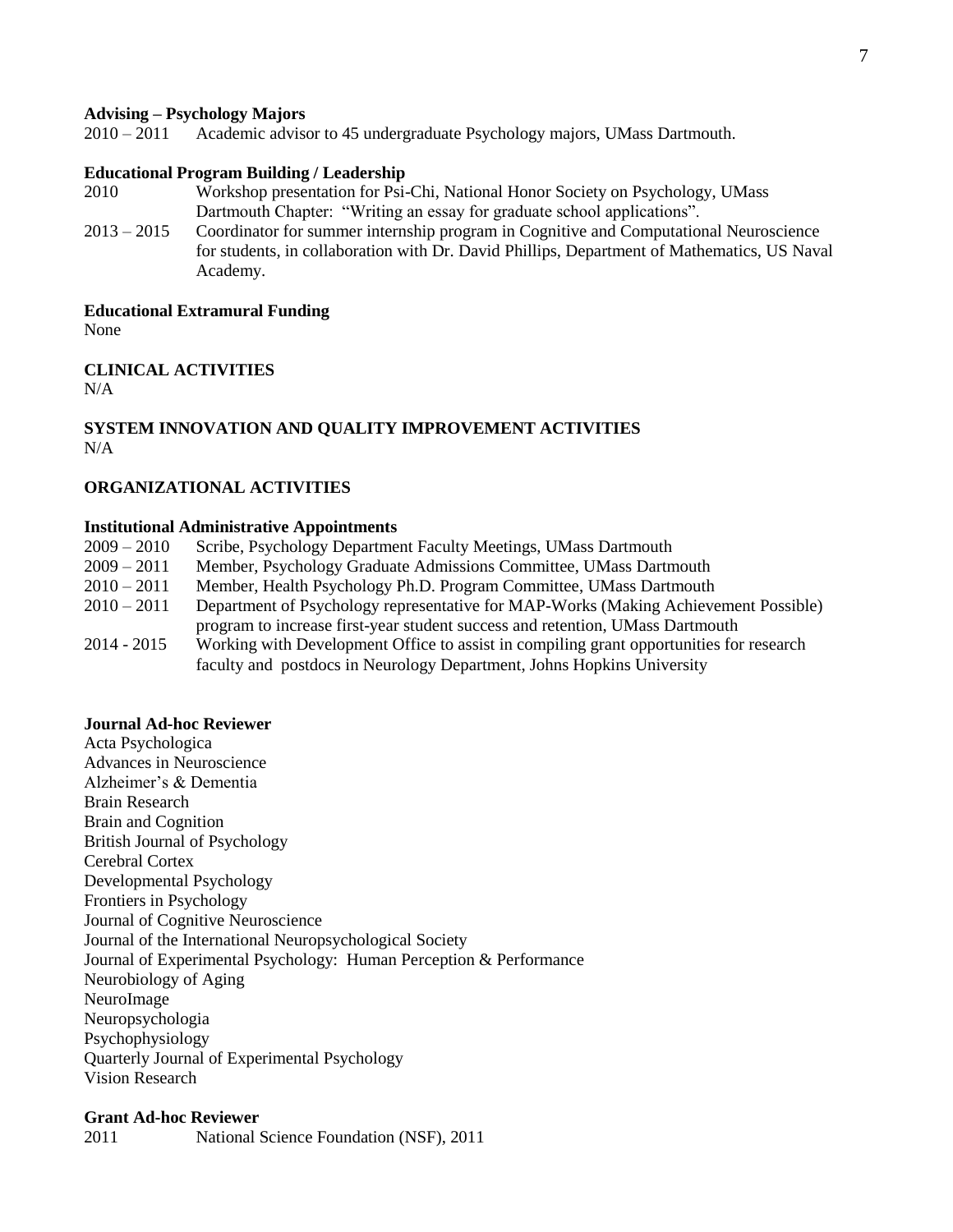| 2013, 2014 | Alzheimer's Association, 2013, 2014                     |
|------------|---------------------------------------------------------|
| 2014       | Health Research Board, Republic of Ireland              |
| 2014       | Science of Learning Institute, Johns Hopkins University |

**Advisory Committees, Review Groups/Study Sections** (date, sponsor, role) None

## **Professional Societies**

|                  | 2001 – present Member, Cognitive Neuroscience Society |
|------------------|-------------------------------------------------------|
|                  | 2002 – present Member, Society for Neuroscience       |
| $2007 - 2008$    | Member, Society for Psychophysiological Research      |
| $2007 - 2011$    | Member, Human Brain Mapping Organization              |
| $2010$ – present | Member, Psychonomic Society                           |
| $2010 - 2011$    | Member, Eastern Psychological Association             |
| $2013$ – present | Member, Alzheimer Association International           |

# **Conference, Session Co-Chair**

2013 Diagnosis and Prognosis: Neuropsychological Associations with Amyloid Imaging and APOE. Alzheimer's Association International Conference, Boston, MA.

### **Consultantships**

none

# **RECOGNITION**

#### **Awards, Honors**

| $1994 - 1998$ | Oberlin College Scholarship                                                                |
|---------------|--------------------------------------------------------------------------------------------|
| 1997          | Jerome Davis Student Research Award, Oberlin College                                       |
| 1997          | Elected to Phi-Beta Kappa, Academic Honor Society, Oberlin College                         |
| 1998          | Elected to Sigma-Xi, The Scientific Research Society, Oberlin College                      |
| 1998          | R.H. Stetson Award in Psychology and Psychobiology, Oberlin College                        |
|               | ("For promise in research on fundamental influences on behavior")                          |
| $2000 - 2005$ | Columbia University Faculty Fellowship                                                     |
| 2001          | NSF Graduate Research Fellowship Honorable Mention Recipient                               |
| $2002 - 2005$ | Research Travel Award, Dept. of Psychology, Columbia University                            |
| 2007          | New York Neuropsychology Group Student & Postdoctoral Research Award                       |
| 2010, 2011    | University of Massachusetts, Dartmouth, Office of the Provost Faculty Travel Award, \$1000 |
| 2011          | University of Massachusetts, Dartmouth, Dean of Arts & Sciences Faculty Award, \$1000.     |

#### **Invited Talks, Panels**

- 2005 "Encoding-related neural activity of perceptual priming: Evidence from ERP repetition effects." Division of Developmental Psychobiology, New York State Psychiatric Institute, New York, NY.
- 2006 "The relationship between priming and neural repetition suppression/ enhancement for familiar and unfamiliar visual objects." Cognitive Neuroscience Seminar, G.H. Sergievsky Center, Columbia University Medical Center, New York, NY.
- 2006 "The relationship between priming and neural repetition suppression/ enhancement for familiar and unfamiliar visual objects." Division of Developmental Psychobiology, New York State Psychiatric Institute, New York, NY.
- 2007 "Response time priming correlates with neural repetition effects in stimulus and task independent brain network." Annual meeting of the North Carolina Cognition Conference, Chapel Hill, NC.
- 2007 "Age-related changes in brain activation during implicit memory tasks." Psychology Department Colloquium, College of William & Mary, Williamsburg, VA.
- 2007 "Encoding-related neural activity of perceptual priming: Effects of global structural coherence." *Symposium on Cortical Dynamics for Visual Knowledge about Objects: Where vision meets memory.*